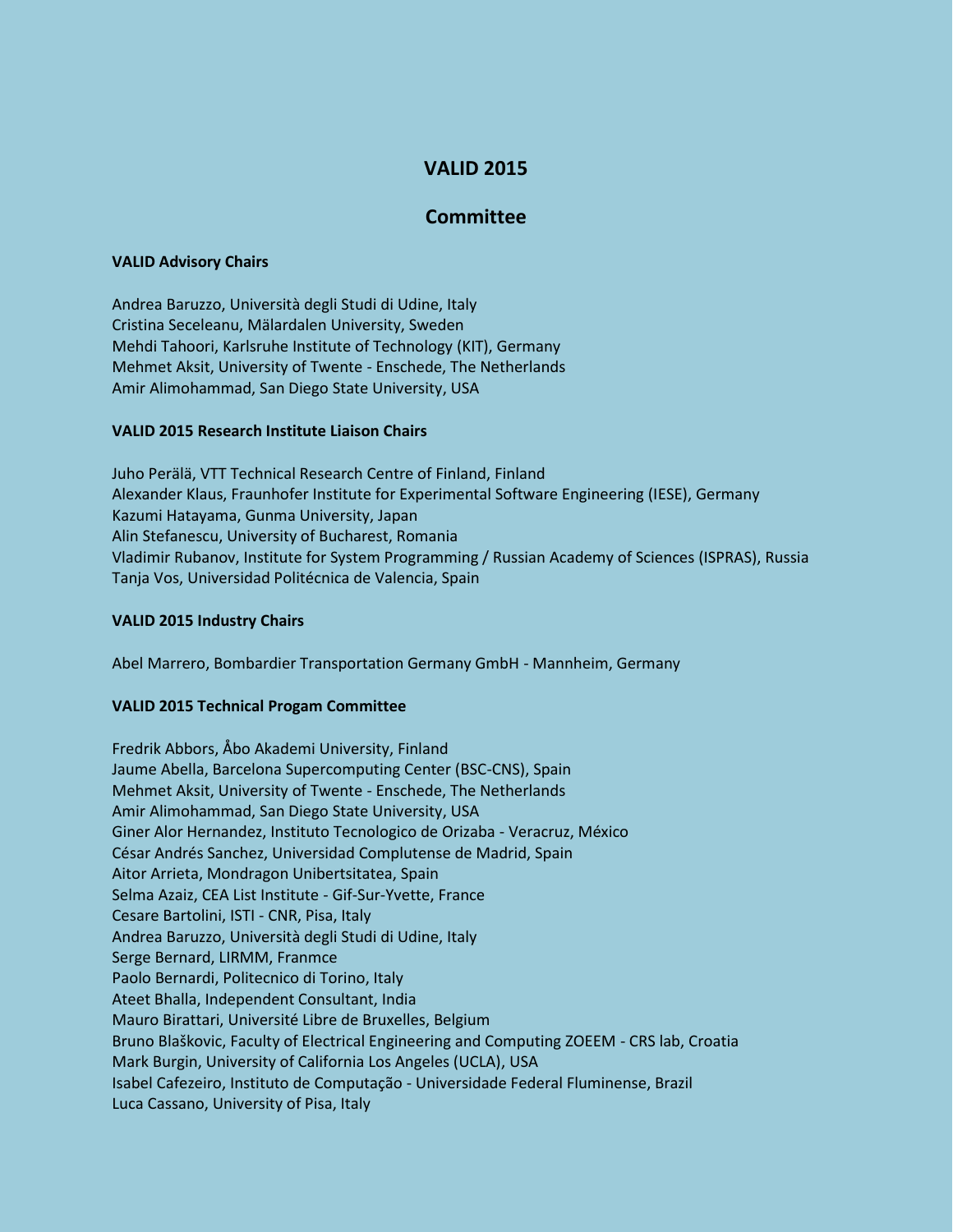Jong-Rong Chen, National Central University, Taiwan Hana Chockler, King's College, London, UK Bruce F. Cockburn, University of Alberta - Edmonton, Canada Maurizio M D'Arienzo, Seconda Università di Napoli, Italy Vidroha Debroy, Hudson Alley Software, USA Gülşen Demiröz, Sabanci University, Turkey Stefano Di Carlo, Politecnico di Torino, Italy Ricardo J. Dias, NOVA-LINCS, Universidade NOVA de Lisboa, Portugal Rolf Drechsler, DFKI Bremen, Germany Lydie du Bousquet, J. Fourier-Grenoble I University / LIG labs, France Kerstin Eder, University of Bristol, UK Stephan Eggersglüß, University of Bremen / DFKI - Cyper-Physical Systems - Bremen, Germany Khaled El-Fakih, American University of Sharjah, UAE Sigrid Eldh, Ericsson AB, Sweden Leire Etxeberria Elorza, Mondragon Unibertsitatea, Spain Michael Felderer, University of Innsbruck, Austria Teodor Ghetiu, University of York, UK Patrick Girard, LIRMM, France Radu Grosu, Vienna University of Technology, Austria Bidyut Gupta, Southern Illinois University, USA Kazumi Hatayama, Gunma University, Japan Philipp Helle, Airbus Group Innovations, Germany Florentin Ipate, University of Bucharest, Romania David Kaeli, Northeastern University - Boston, USA Ahmed Kamel, Concordia College, USA Teemu Kanstren, VTT, Finland Vincent Kerzerho, CNRS - LIRMM, France Zurab Khasidashvili, Intel Israel Ltd, Israel Alexander Klaus, Fraunhofer Institute for Experimental Software Engineering - Kaiserslautern, Germany Weiqiang Kong, Kyushu University, Japan Daniel Kuemper, University of Applied Sciences Osnabrück, Germany Maurizio Leotta, University of Genova, Italy Keqin Li, Huawei Technologies, Germany Joao Lourenco, Universidade Nova de Lisboa, Portugal Oded Margalit, IBM CCoE, Israel Maria K. Michael, University of Cyprus, Cyprus Abel Marrero, Bombardier Transportation Germany GmbH - Mannheim, Germany Brian Nielsen, Aalborg University, Denmark Roy Oberhauser, Aalen University, Germany Johannes Oetsch, Vienna University of Technology, Austria Nguena-Timo Omer-Landry, LaBRI/University Bordeaux 1, France Yassine Ouhammou, ENSMA / LIAS-lab, France Sachin Patel, Tata Consultancy Services, India Bernhard Peischl, Technische Universität Graz, Austria Juho Perälä, VTT Technical Research Centre of Finland, Finland Mauro Pezzè, Università della Svizzera Italiana, Switzerland Miodrag Potkonjak, Univeristy of California, Los Angeles (UCLA), USA Paolo Prinetto, Politecnico di Torino, Italy